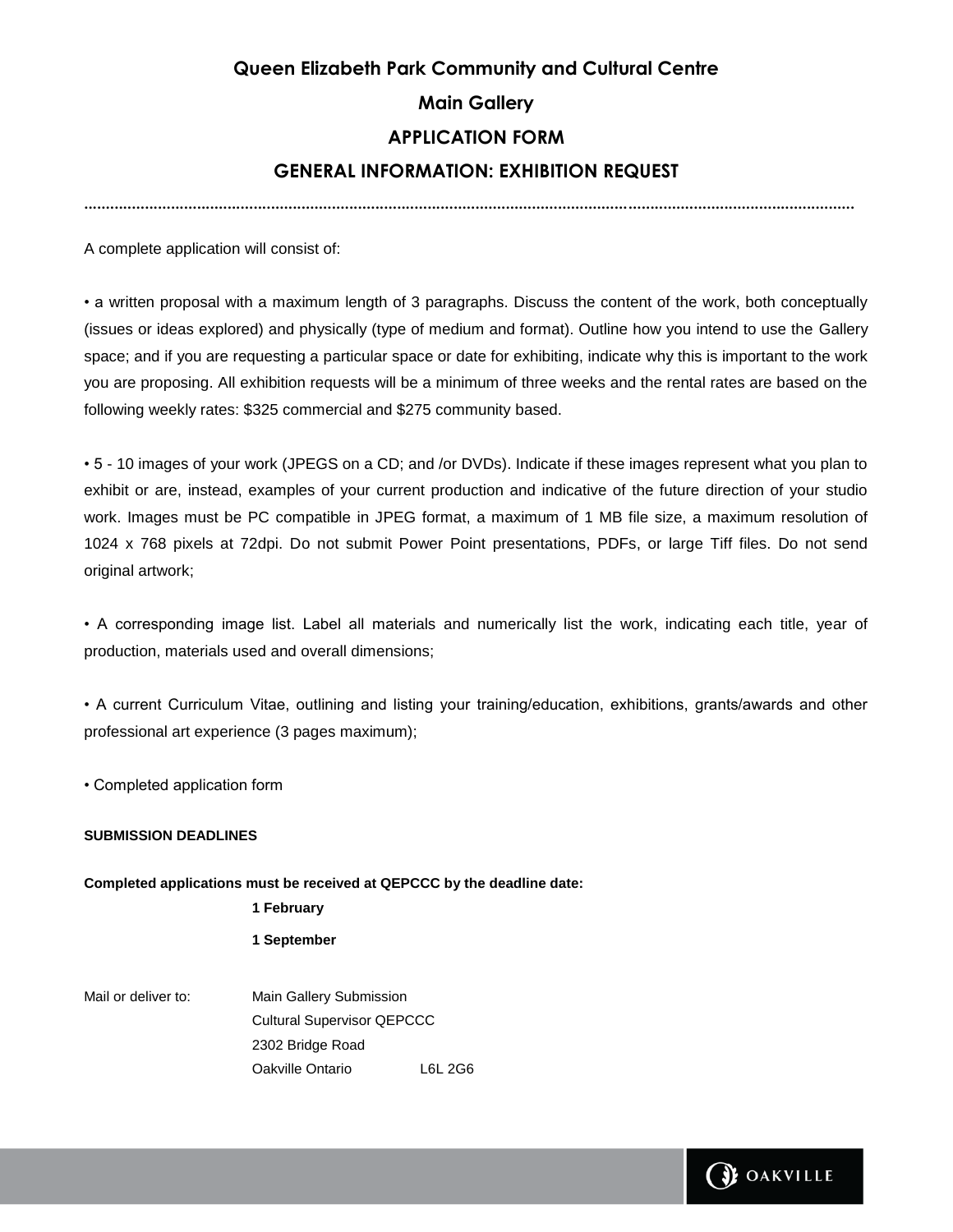# **Queen Elizabeth Park Community and Cultural Centre Main Gallery APPLICATION FORM GENERAL INFORMATION: EXHIBITION REQUEST**

**.................................................................................................................................................................................**

The Main Gallery Exhibition space at the QEPCCC presents to the public, creative work that is important to the QEPCCC community. Exhibitions will feature professional artwork by local artists in the areas of fine art, craft, performance art and digital arts, which range in content from historical to contemporary themes. Exhibitions may also include works by national and international artists and exhibitions proposed by curators. The exhibition schedule for the Main Gallery is a combination of gallery rentals and exhibitions organized by Town staff including partnerships with internal organizations. The QEPCCC Cultural Supervisor processes exhibition requests and the applications are reviewed by an Exhibitions Review Committee, a sub-committee of the QEPCCC Interior Design Committee. All selected exhibitions are presented to the QEPCCC Interior Design Committee for final approval. Notification of results will take approximately two months after the deadline. Submissions will only be returned provided a self-addressed stamped envelope is included. After receiving notification of acceptance by email, applicants must return a signed, EXHIBITOR'S AGREEMENT, and begin the process of setting up a permit for gallery rental. A general information meeting is scheduled with Town staff thereafter.

All exhibitors are responsible for the transportation, installation and dismantling of exhibitions.

The installation and dismantling of exhibition will be coordinated and scheduled with the Cultural Supervisor.

All works must be original art work.

All works must be ready to hang and/or prepared for display cases.

All work must be labeled on front side and backside with artist full name, contact number, address, title.

All works on display in the Main Gallery are insured by the QEPCCC (only when values are provided) unless the Cultural Supervisor deems the work to be unsafely built or installed. For work to be insured, insurance forms must be filled out in advance of installation. Insurance claims cannot be honored for works which are damaged due to mishandling or poor installation.

All exhibition requests will be a minimum of three weeks and the rental rates are based on the following weekly rates: \$325 commercial and \$275 community based.

Artwork may be available for sale with prices listed on the labels. All sold artwork must remain on exhibition for the duration of the show. All sales of artwork are subject to a 30% commission as outlined in the Main Gallery Purpose and Procedures.

Any major change to the original exhibition proposal must be made in advance in writing for approval by the Cultural Supervisor. In such cases where major changes are implemented without the approval of the Cultural Supervisor, the opening of the exhibition may be delayed pending a decision by the Interior Design Committee.

The Main Gallery Purpose and Procedures is available at [www.oakville.ca](http://www.oakville.ca/)

For additional information, contact the QEPCCC Cultural Supervisor, Tonia Di Risio at [tdirisio@oakville.ca](mailto:tdirisio@oakville.ca) or call 905 845 6601 ext 4614